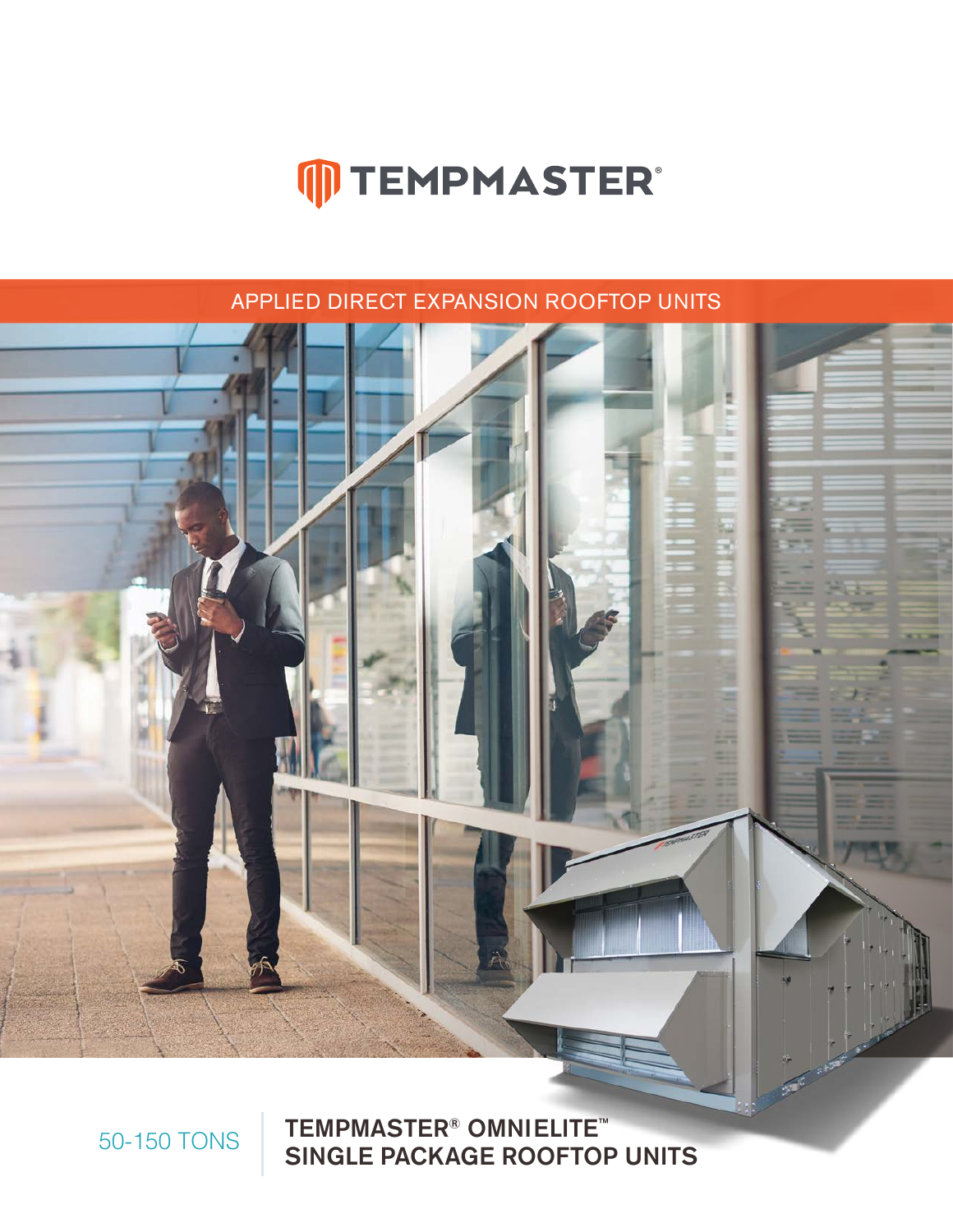TempMaster®

## **OMNIELITE™ SINGLE PACKAGE** ROOFTOP UNITS

Understanding the economic role played by an HVAC system, we've developed our TempMaster® OmniElite™ packaged units to provide consistent comfort with exceptional efficiency. Our expanded line of large, commercial rooftop units provides cooling capacities of 50-150 tons to replace older, less efficient systems. With a footprint up to 20% smaller than competing units, true double-wall construction, single-point power connection and efficiency ratings that exceed ASHRAE 90.1 standards, we've delivered comfort with reduced cost.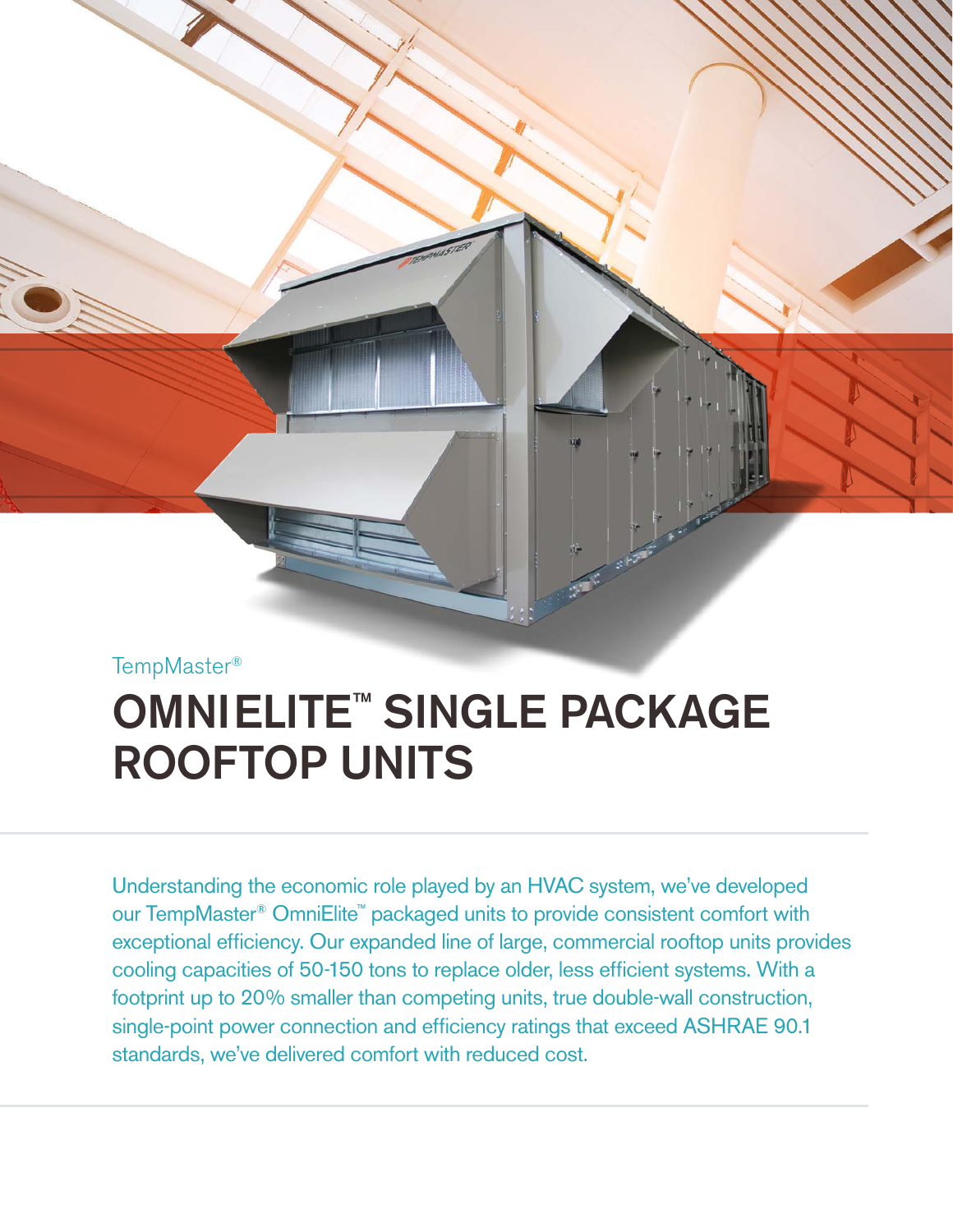BACKED BY INDUSTRY-LEADING MANUFACTURING AND DEVELOPMENT, TEMPMASTER® BRAND SINGLE PACKAGE ROOFTOP UNITS ARE THE GO-TO CHOICE FOR A LOWER TOTAL COST OF OWNERSHIP AND BETTER INDOOR AIR QUALITY IN COMMERCIAL DESIGN/BUILD PROJECTS.



#### **BETTER AIR QUALITY**

True, double-wall construction in our TempMaster® OmniElite™ packaged units includes the roof, floor, doors and walls. This type of construction helps prevent insulation fibers from entering the conditioned air, and also facilitates periodic cleaning of the unit to prevent harmful buildup of bacteria or contaminants. We've also included double-sloped drain pans to protect against corrosion and bacterial growth.



#### **EASY MAINTENANCE**

Even service is easier with TempMaster® OmniElite™ packaged units, with accessibility through double-wall access doors, spacious compartments and supportive floors. Drain pans are visible and accessible as required by ASHRAE 62 IAQ standards, and doors are found on both sides of the unit for easier access. Scroll compressors have fewer moving parts to minimize service, while a 115V GFCI convenience outlet is provided for powering tools or lights. Helpful data logging by the microprocessor control center speeds troubleshooting, and we'll even provide the option of a dirty filter alarm to indicate when replacement is needed.



#### **ADVANCED CONTROL**

Simple, intuitive controls are standard on TempMaster® OmniElite™ packaged units, and are factory-installed to ensure hassle-free operation. A multimedia card interface is included for software upgrades or data logging to simplify equipment troubleshooting. Communication ports include three alarm outputs, a shutdown contact, remote start/stop input, smoke-ventilation controls, analog inputs for supply-air temperature, duct-static pressure and more. The microprocessor control center provides information in plain language on an LCD display, and inputs are programmed with a simple, push-button menu.

### **A COMPLETE PRODUCT RANGE**

The TempMaster® OmniElite™ packaged units are just a part of the full TempMaster® product line that includes a complete selection of commercial split systems and packaged units in a variety of tonnages, fuel sources, configurations and heat/cooling options. Our commercial rooftop units and split systems also offer exceptional efficiency and reliability across the product range, making them the easiest product to specify for any light commercial application.